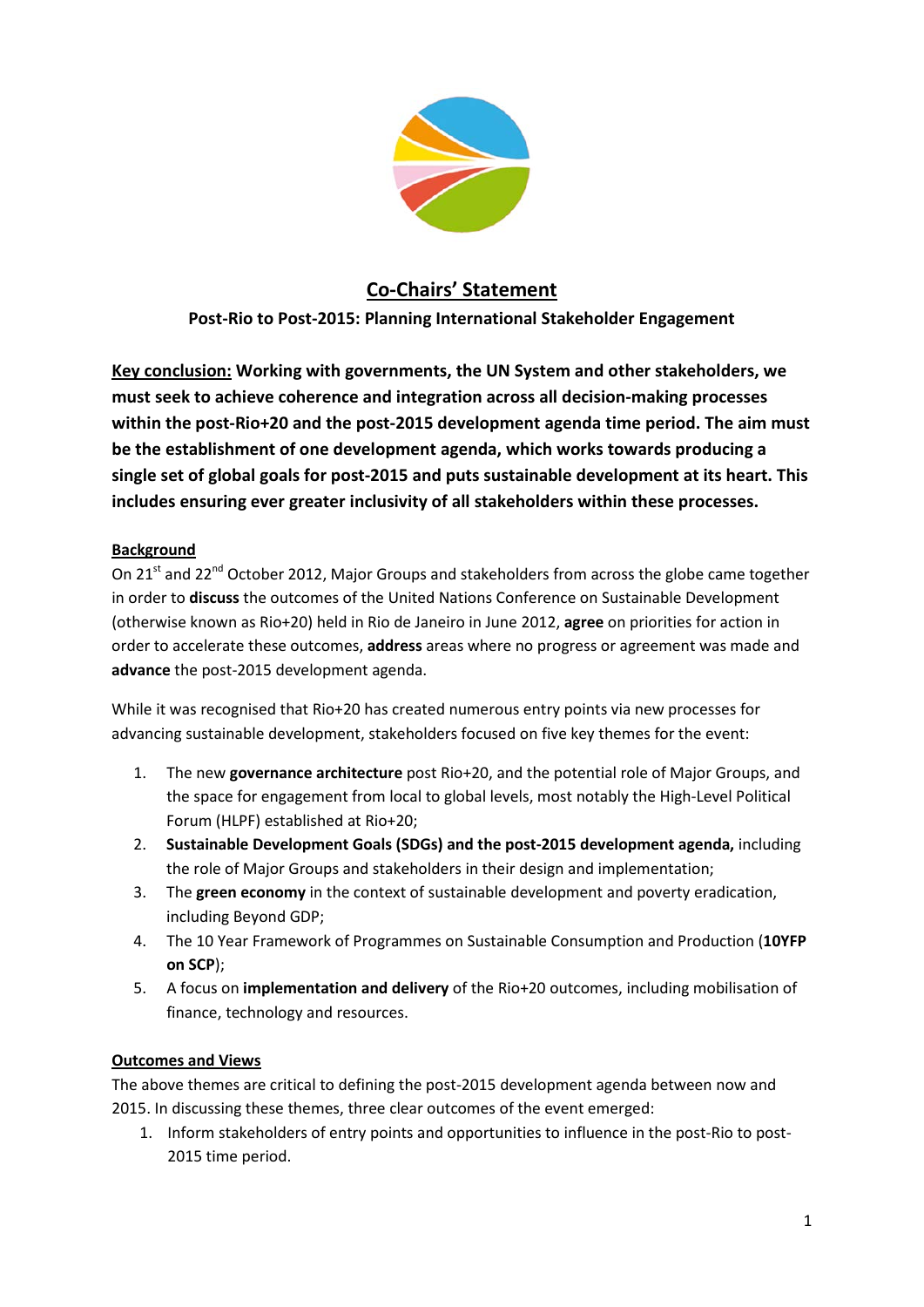- 2. Establish a clear call from stakeholders for integration of the relevant processes. Integration refers not only to providing coherence between the various Rio+20 follow-up processes, but also between these processes and the post-2015 development agenda. Not a single stakeholder expressed an alternative view or concern against such integration.
- 3. Develop a collection of actions for immediate priority which can/should be taken forward to ensure the momentum created in Rio+20 is not lost and that real progress towards sustainability is achieved. These actions will provide a valuable addition to the public dialogue on the post-Rio to post-2015 period.

Overall, the views that stakeholders expressed at the event can be converged into a few broad points:

- 1. The need for coherence between the different decision-making processes to create one development agenda to which all these processes contribute and combine in order to create a cohesive whole;
- 2. The need to consider the issues, challenges and solutions as global in nature and universal in application, but also bearing in mind that no one size fits all and any new agenda or framework must take into account the principle of Common but Differentiated Responsibility (CBDR).
- 3. The need for improvements in the opportunities and enabling resources for stakeholder engagement and participation in the post-Rio and post-2015 processes. This includes, for example, formal mechanisms for engagement, financial support and capacity building programmes;
- 4. The need to actualise the implementation of the 10YFP for SCP which has now been formally adopted, while other processes are still in pre-implementation phases;
- 5. Along with governments, stakeholders are key implementers. Therefore, stakeholder engagement in shaping processes and decisions is of considerable benefit to implementation.

## **Developing Actions**

Day two of the event was focused on the development of a **Framework for Action** to enable Major Groups and stakeholders to engage with the post Rio+20/post-2015 processes, and to stimulate the implementation and delivery that is urgently needed. Working together, the event participants developed many strong action points. It should be noted that these actions should not be taken as consensually agreed amongst all participants. In fact, some actions may indeed be conflicting. However, what is important is that these actions feed into and become a part of the public discourse and debate on what needs to be done to advance sustainable development from post-Rio to post-2015 and beyond.

A full list of the actions developed by stakeholders at the event is provided in the Event Summary document. An amalgamated list of the actions is given below to demonstrate what such a Framework for Action could look like: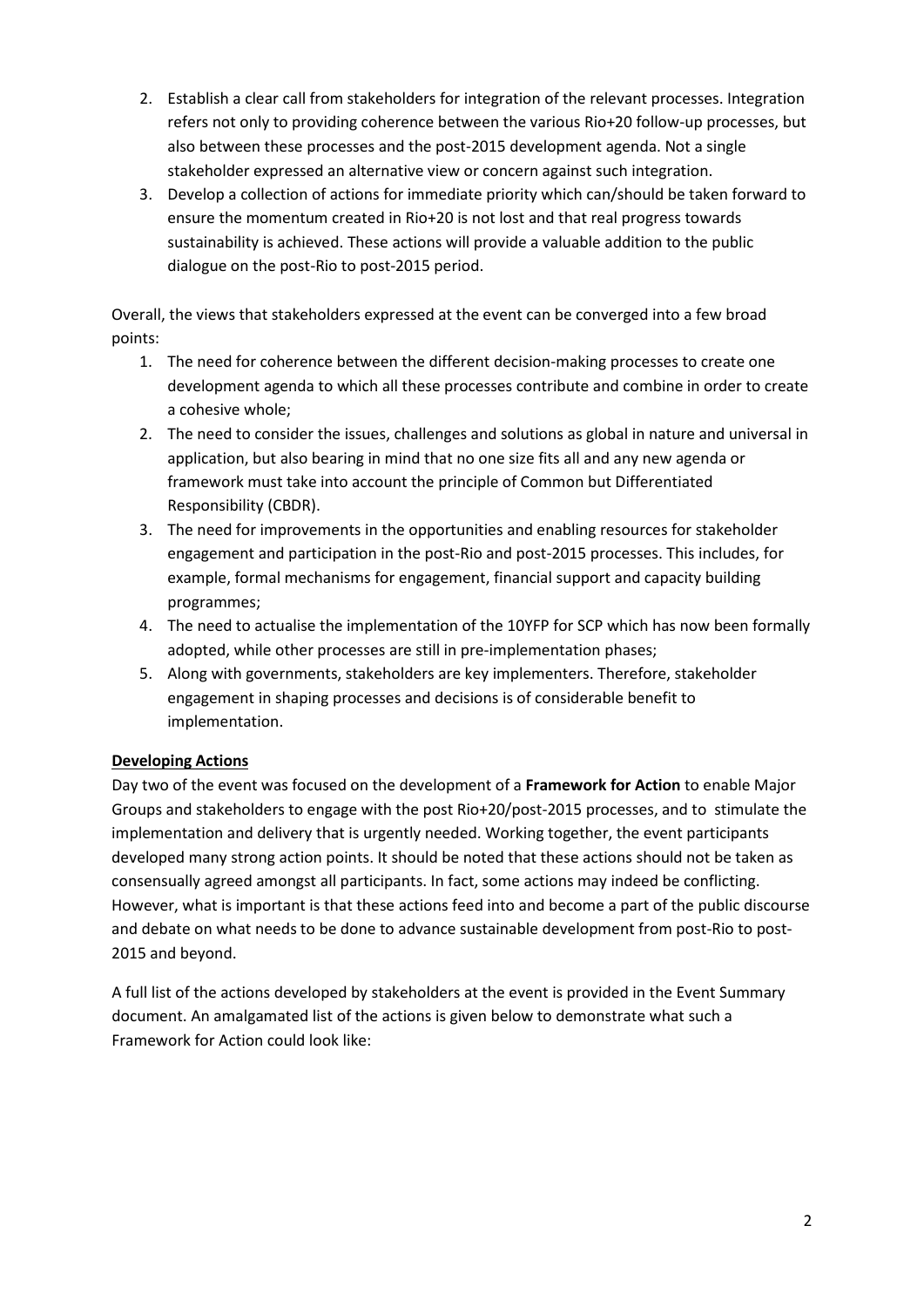| <b>Actions for Stakeholders:</b> |                                                                                                                                                             |
|----------------------------------|-------------------------------------------------------------------------------------------------------------------------------------------------------------|
| 1.                               | We must strategically engage with our own, other and untapped networks to encourage<br>stakeholders to participate in the post-Rio and post-2015 processes. |
| 2.                               | We must actively engage with the processes, with a particular focus on the HLPF as the main                                                                 |
|                                  | governance body for post-2015/SDGs, and insist on openness, transparency and                                                                                |
|                                  | participation of stakeholders.                                                                                                                              |
| 3.                               | We should seek to work together to centralise information and disseminate via social media.                                                                 |
| 4.                               | We should seek to build coordination and coherence across the development agenda,                                                                           |
|                                  | engaging all groups.                                                                                                                                        |
| 5.                               | The Major Groups should develop Terms of Reference that clarify roles, mandates, and                                                                        |
|                                  | ensure an open, participatory, transparent, inclusive, and effective process, taking into                                                                   |
|                                  | account regional and gender balances, among other issues. Assessments and consultations                                                                     |
|                                  | on how to integrate underrepresented constituencies could support this process.                                                                             |
| 6.                               | We must acknowledge, in approaching both the SDGs and the post-2015 agenda, the                                                                             |
|                                  | intrinsic linkages between the sustainable development and poverty eradication agendas:                                                                     |
|                                  | environmental system preservation (i.e. national resource management) as an inherent                                                                        |
|                                  | necessity for human development.                                                                                                                            |
|                                  |                                                                                                                                                             |
|                                  | <b>Actions for National Governments:</b>                                                                                                                    |
| 1.                               | We call upon Member States to actively work toward the integration of the SDG process                                                                       |
|                                  | with the post-2015 process or explain why not this is not being done. More broadly,                                                                         |
|                                  | governments must actively seek coherence and integration of all relevant international                                                                      |
|                                  | policies and processes related to the sustainable development agenda (e.g. climate, finance,                                                                |
|                                  | $etc.$ ).                                                                                                                                                   |
| 2.                               | We call on governments to make the post-Rio+20 and post-2015 processes open,                                                                                |
|                                  | participatory, transparent, inclusive, and effective. Ensure that civil society is given access to                                                          |
|                                  | information, included in the decision-making process, and able to increase accountability of                                                                |
|                                  | decisions.                                                                                                                                                  |
| 3.                               | We ask national governments to create consultations and fora with stakeholders across                                                                       |
|                                  | countries and processes, and provide resources and funding for stakeholder engagement.                                                                      |
| 4.                               | Governments must ensure that post-2015 consultations involve all countries, not only                                                                        |
|                                  | developing countries. The consultation process should be open, participatory, transparent,                                                                  |
|                                  | inclusive, effective, and should include assessments and recommendations of the                                                                             |
|                                  | sustainable development situation at the national level. National consultations should also                                                                 |
|                                  | include parliamentary debates.                                                                                                                              |
| 5.                               | We would like to see governments clarify the ownership, institutions and financing of                                                                       |
|                                  | sustainable development encouraging a shared ownership across national government                                                                           |
|                                  | departments. Governments should give the highest priority to designing, monitoring, and                                                                     |
|                                  | implementing sustainable development policies, as well as enhancing or establishing                                                                         |
|                                  | National Councils for Sustainable Development (NCSDs) and creating mechanisms to link the                                                                   |
|                                  | NCSDs with the global agenda.                                                                                                                               |
|                                  |                                                                                                                                                             |
| 1.                               | <b>Actions for the UN System/UN Agencies:</b><br>The UN should provide capacity building programmes and processes for Major Groups and                      |
|                                  | stakeholders, facilitate communication tools for engagement and provide sufficient funding                                                                  |
|                                  | for engagement. There should be a balance between regional and central support, and a                                                                       |
|                                  | focus on empowering grassroots and youth participation.                                                                                                     |
| 2.                               | We expect the UN to formalise Major Group consultations on all post-Rio processes, creating                                                                 |
|                                  | opportunities for stakeholder engagement and ensuring access to information for all by                                                                      |
|                                  | making conversations more public and inclusive, including through online campaigns,                                                                         |
|                                  | national dialogues.                                                                                                                                         |
|                                  | We want to establish or strengthen Major Groups engagement mechanism(s) with UN                                                                             |
| 3.                               |                                                                                                                                                             |